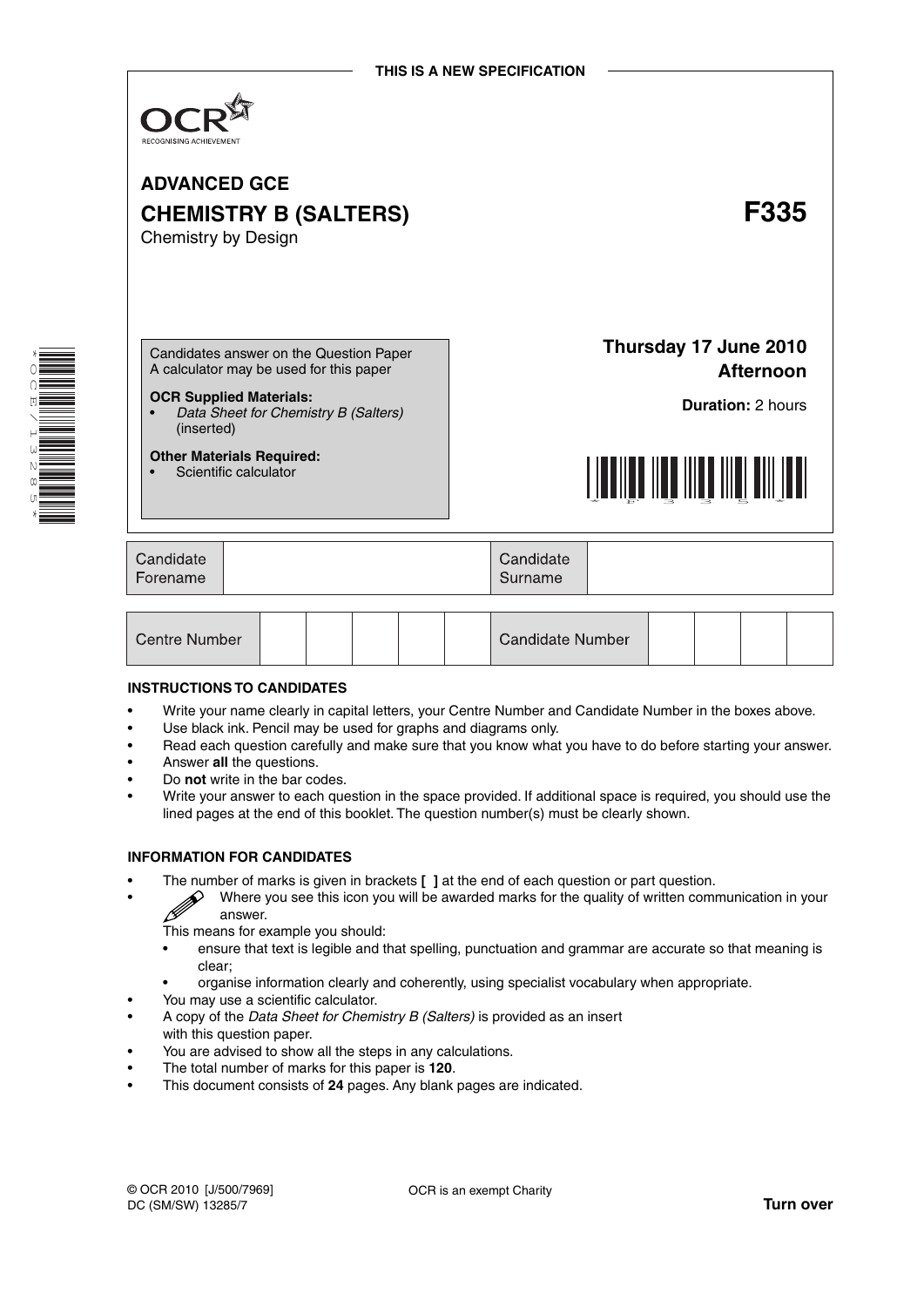**2**

### Answer **all** the questions.

- **1** 'Nitrous oxide' gas,  $N_2O$ , is formed in the soil by denitrifying bacteria.
	- **(a) (i)** Give the systematic name for nitrous oxide.
		- ...................................................................................................................................... **[1]**
		- **(ii)** One model of the bonding in nitrous oxide includes a dative covalent bond between the oxygen atom and the central nitrogen atom. Complete the '*dot-and-cross'* diagram for a molecule of nitrous oxide based on this model.

Suggest a shape for the molecule.

# N N O

|       | (b) Nitrate ions, $NO3-$ , in soil undergo denitrification to nitrous oxide.                                      |       |
|-------|-------------------------------------------------------------------------------------------------------------------|-------|
| (i)   | Give the oxidation state of nitrogen in:                                                                          |       |
|       |                                                                                                                   |       |
| (ii)  | Balance the half-equation below by writing numbers on the dotted lines.                                           |       |
|       | H <sup>+</sup> + 2NO <sub>3</sub> <sup>-</sup> + e <sup>-</sup> $\rightarrow$ N <sub>2</sub> O + H <sub>2</sub> O | $[2]$ |
| (iii) | Give two reasons why this process can be referred to as reduction.                                                |       |
|       |                                                                                                                   |       |
|       |                                                                                                                   |       |
| (iv)  | Suggest one reason why denitrification is a problem for crop production.                                          |       |
|       |                                                                                                                   |       |
|       |                                                                                                                   |       |
|       |                                                                                                                   |       |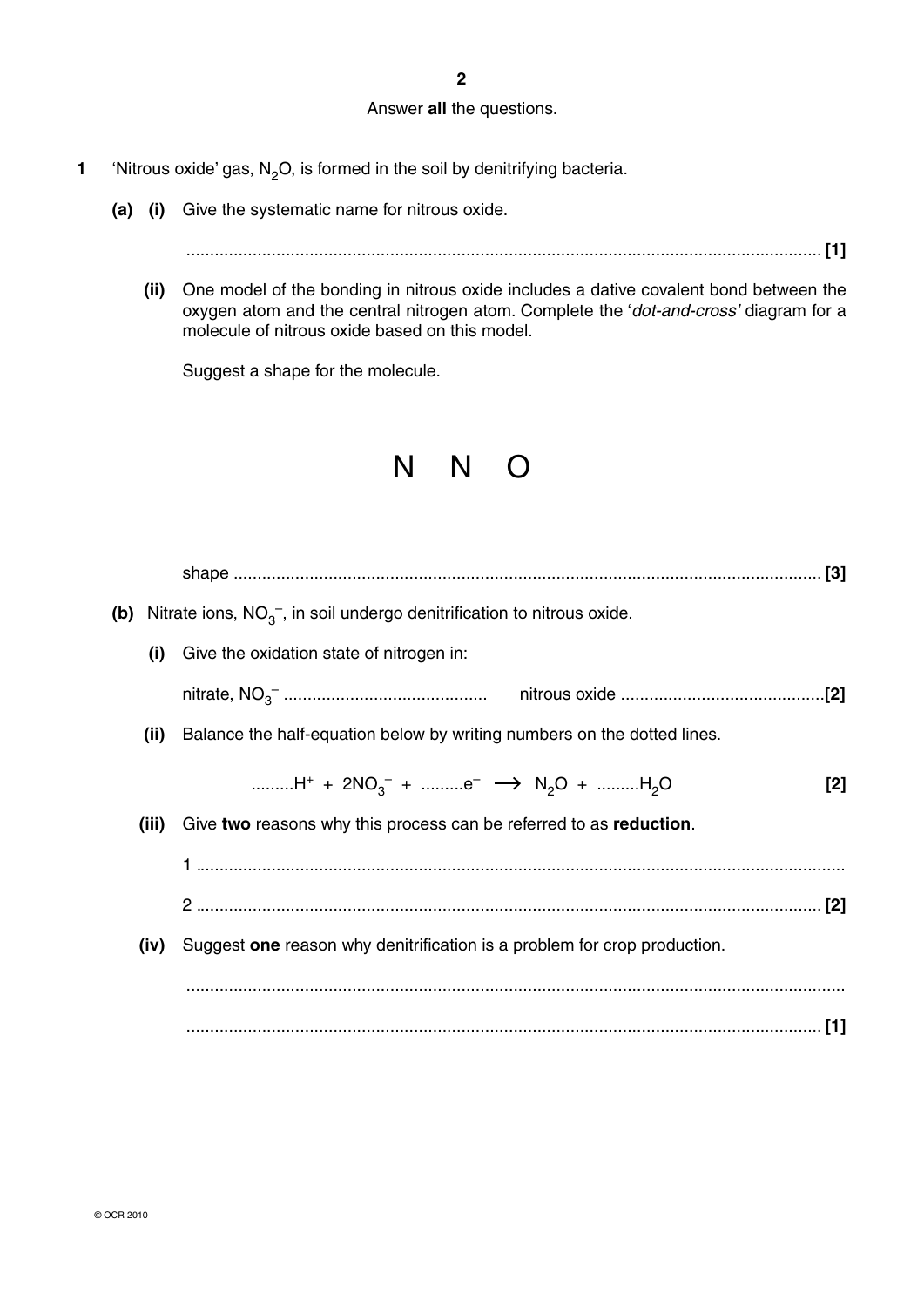**(c)** When an electric spark is passed through a sample of another oxide of nitrogen it decomposes completely to nitrogen and oxygen. When the oxygen is removed from the mixture, the volume decreases by 67%.

Calculate the formula of the oxide of nitrogen, showing your working.

formula = .......................................................... **[2]**

**[2]**

- **(d)** Nitrous oxide is used as a propellant in aerosol cans. It is especially useful as an aerosol propellant for whipped dairy cream because the gas dissolves in fat. Most fats are triglycerides (esters of propane-1,2,3-triol).
	- **(i)** Draw the **full** structural formula of a triester of propane-1,2,3-triol. Represent the hydrocarbon chains of the carboxylic acids by 'R'.

 **(ii)** Suggest, in terms of intermolecular bonds, why nitrous oxide is readily soluble in fat.

© OCR 2010 **Turn over** ........................................................................................................................................... ........................................................................................................................................... ........................................................................................................................................... ........................................................................................................................................... ...................................................................................................................................... **[2]**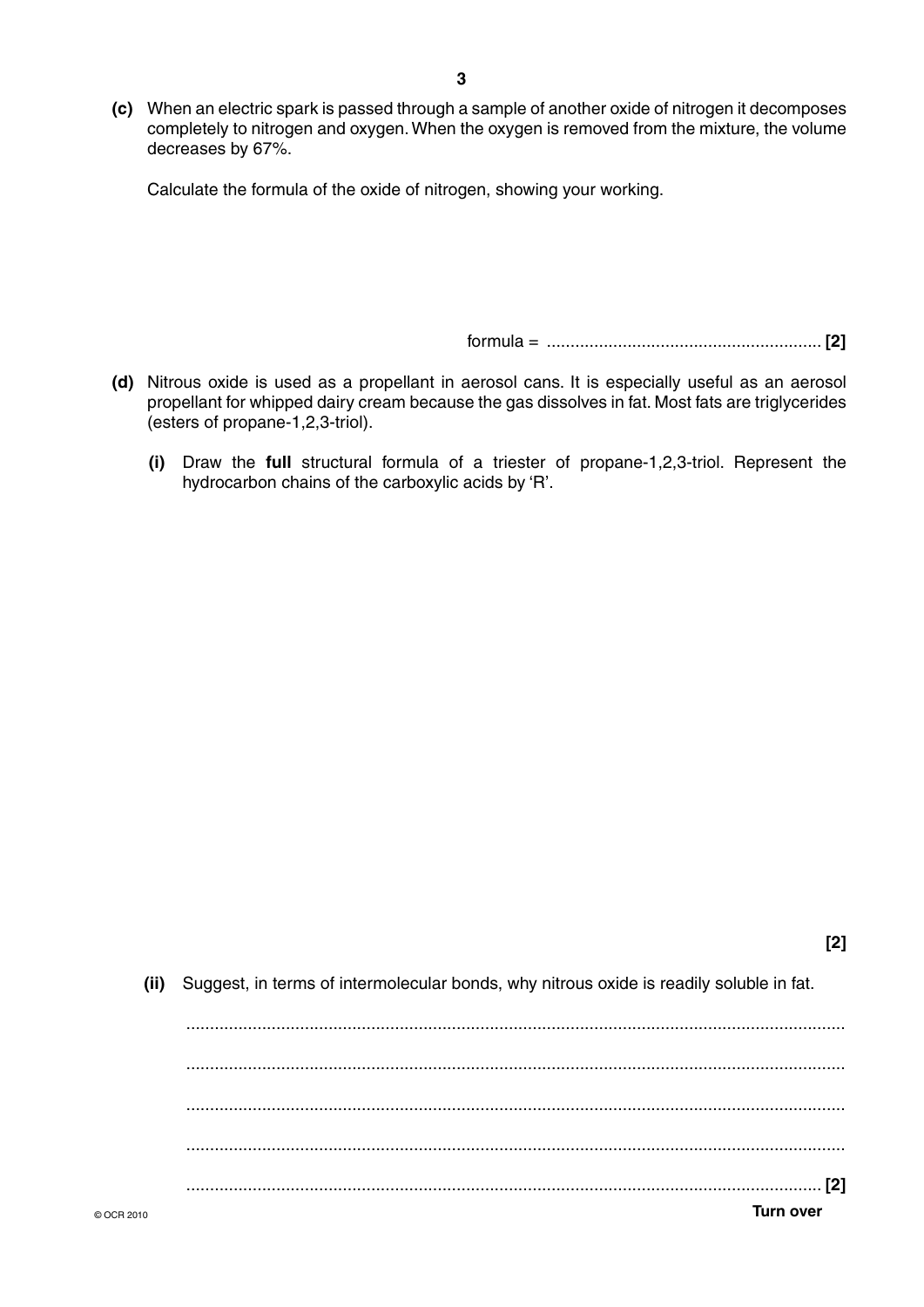**(e)** Nitrous oxide is a co-product in the two-stage synthesis of hexanedioic acid from cyclohexane. Hexanedioic acid is used in the production of nylon.

$$
C_6H_{12}
$$
 air  $C_6H_{12}O$  nitric acid  $C_6H_{10}O_4$   
cyclohexane  $\rightarrow$  cyclohexanol  $\rightarrow$  hexanedioic acid

 **(i)** Draw the **skeletal** formulae for cyclohexane, cyclohexanol and hexanedioic acid.

| cyclohexane | cyclohexanol | hexanedioic acid |
|-------------|--------------|------------------|
|             |              |                  |
|             |              |                  |
|             |              |                  |
|             |              |                  |

**[3]**

 **(ii)** The equation for the oxidation of cyclohexanol to hexanedioic acid is shown below.

$$
C_6H_{12}O + 2HNO_3 \rightarrow C_6H_{10}O_4 + 2H_2O + N_2O
$$

The hexanedioic acid is used in the production of nylon and the nitrous oxide is used as an aerosol propellant.

Calculate the atom economy of this reaction.

 $(M_r: \text{C}_6\text{H}_{12}\text{O},$  100;  $\text{HNO}_3$ , 63;  $\text{C}_6\text{H}_{10}\text{O}_4$ , 146;  $\text{H}_2\text{O}$ , 18; N $_2$ O, 44)

atom economy = ...................................................... % **[2]**

**[Total: 22]**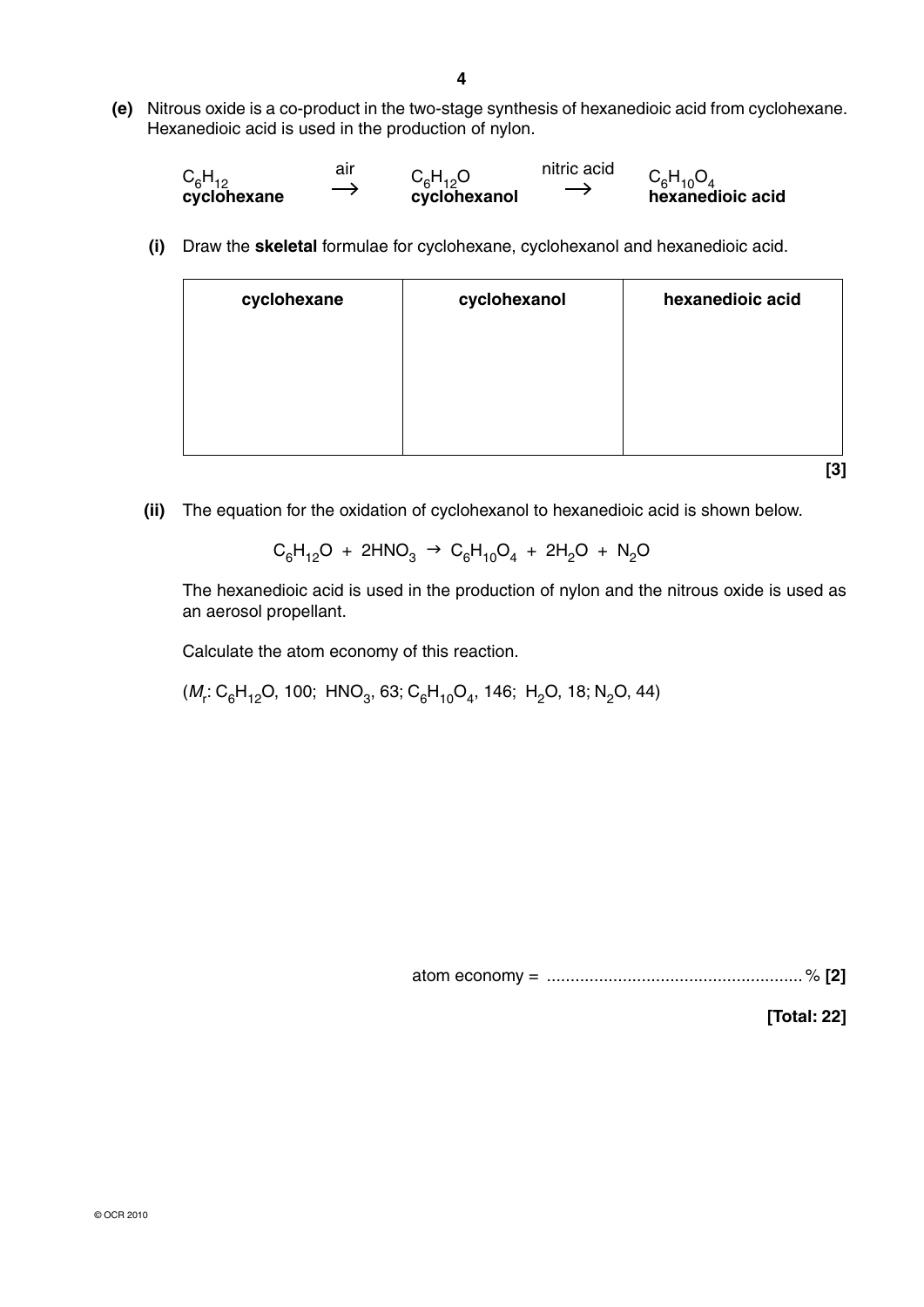**BLANK PAGE**

### **PLEASE DO NOT WRITE ON THIS PAGE**

### **PLEASE TURN OVER FOR QUESTIONS 2, 3, 4 AND 5**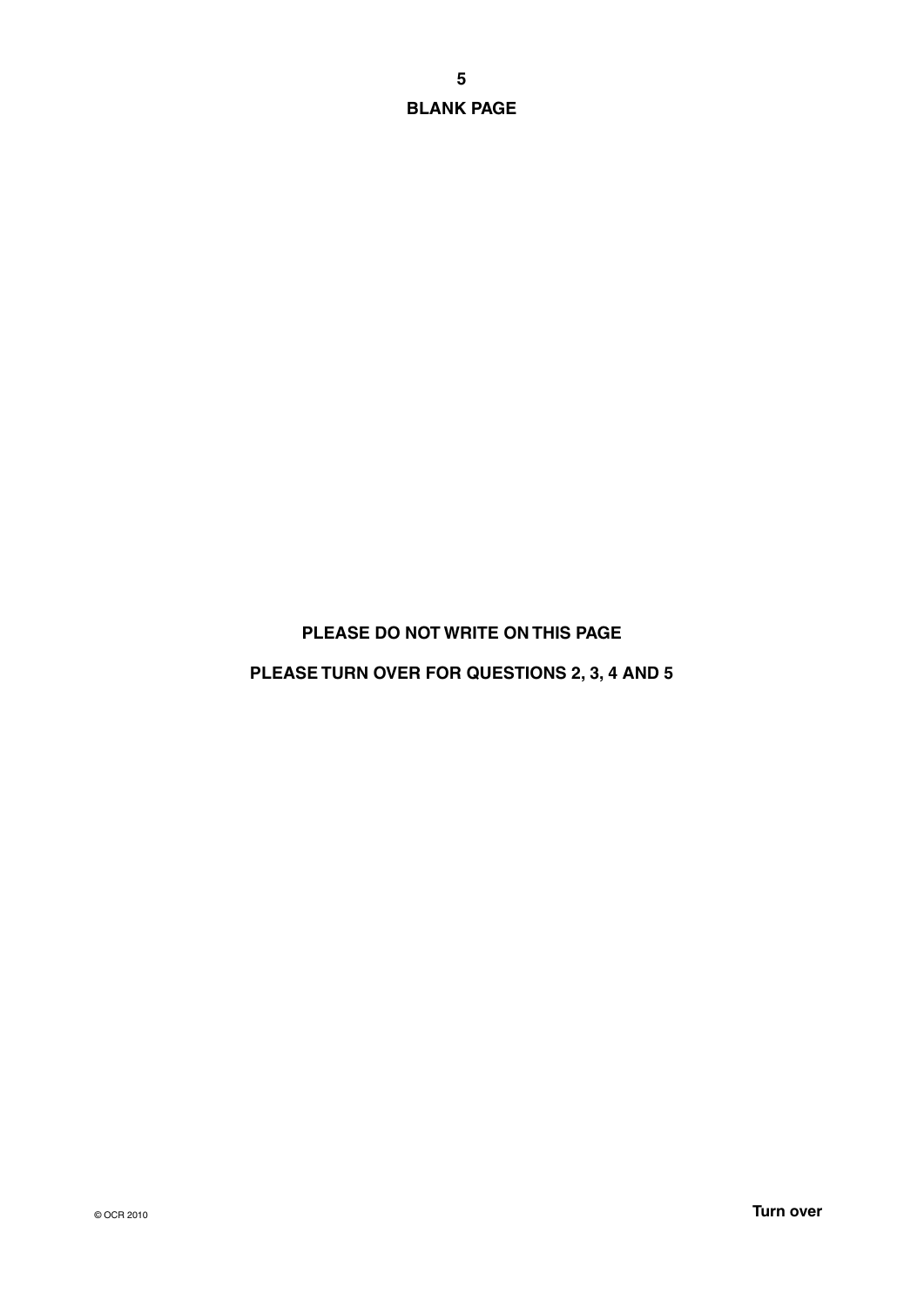- **2** There are four isomeric alcohols with formula  $C_4H_9OH$ . One of the isomers is 't-butanol',  $(\text{CH}_3)_3\text{COH}$ , which is sometimes included as an additive to ethanol to make it undrinkable. It has the lowest boiling point of all the  $C_4H_9$ OH isomers.
	- **(a)** Draw the **skeletal** formula for t-butanol and give its systematic name.

name .................................................................................................................................... **[2] (b)** The isomer t-butanol is **not** readily oxidised because it is a tertiary alcohol.  **(i)** Explain why t-butanol is classed as a *tertiary* alcohol. ........................................................................................................................................... ...................................................................................................................................... **[1] (ii)** Primary and secondary alcohols are readily oxidised by acidified potassium dichromate(VI). For the reaction of **butan-2-ol** with acidified potassium dichromate(VI), give: the colour change of the reagent, from .............................................................................. to................................................................................... the **name** of the organic product ................................................................................... **[3] (c)** t-Butanol is soluble in ethanol because the two molecules form hydrogen bonds together. Draw a diagram of a molecule of t-butanol and a molecule of ethanol linked by **one** hydrogen bond.

Show the relevant partial charges and lone pair.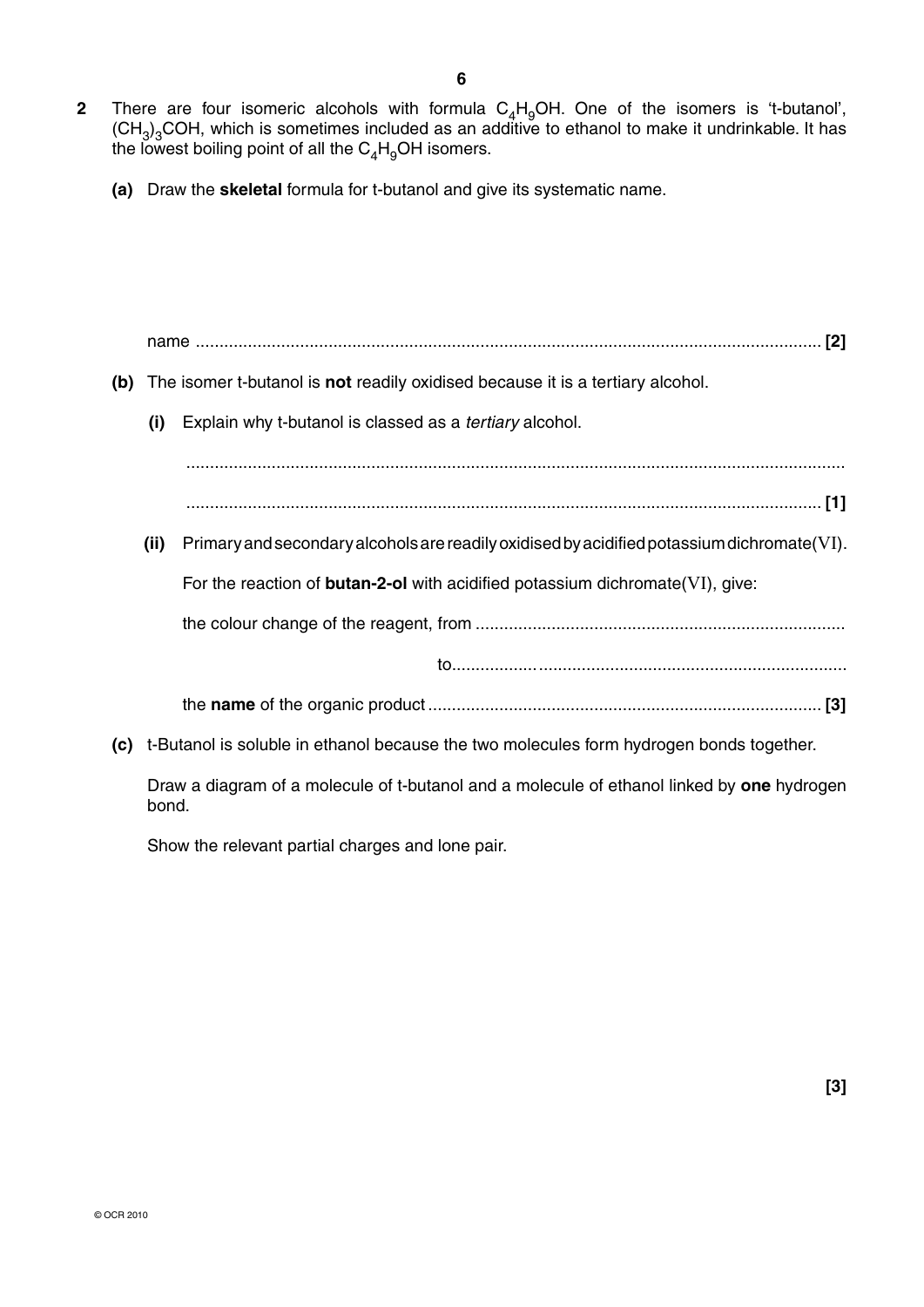(d) t-Butanol has a lower boiling point than butan-1-ol.

Explain this in terms of intermolecular bonds.

(e) t-Butanol reacts with concentrated hydrochloric acid to form 2-chloro-2-methylpropane. Part of the mechanism for this reaction is shown below.

Complete the mechanism by inserting four 'curly arrows'.

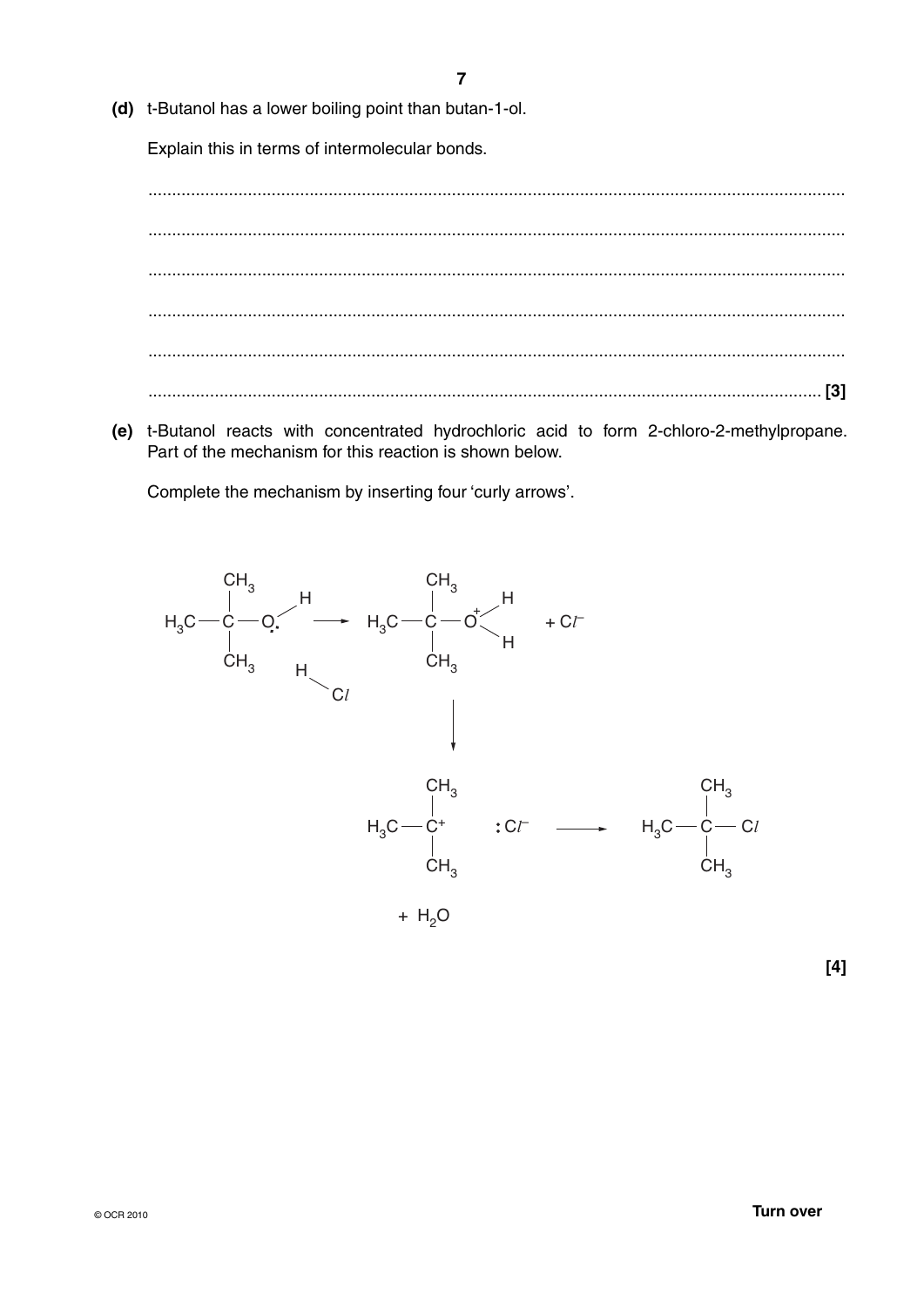**(f) Compound A**, an isomer of t-butanol,  $C_4H_{10}O$  is added to diesel fuel to improve its performance. The infrared and proton NMR spectra for this compound are shown below.



infrared spectrum of **compound A**



proton NMR spectrum of **compound A**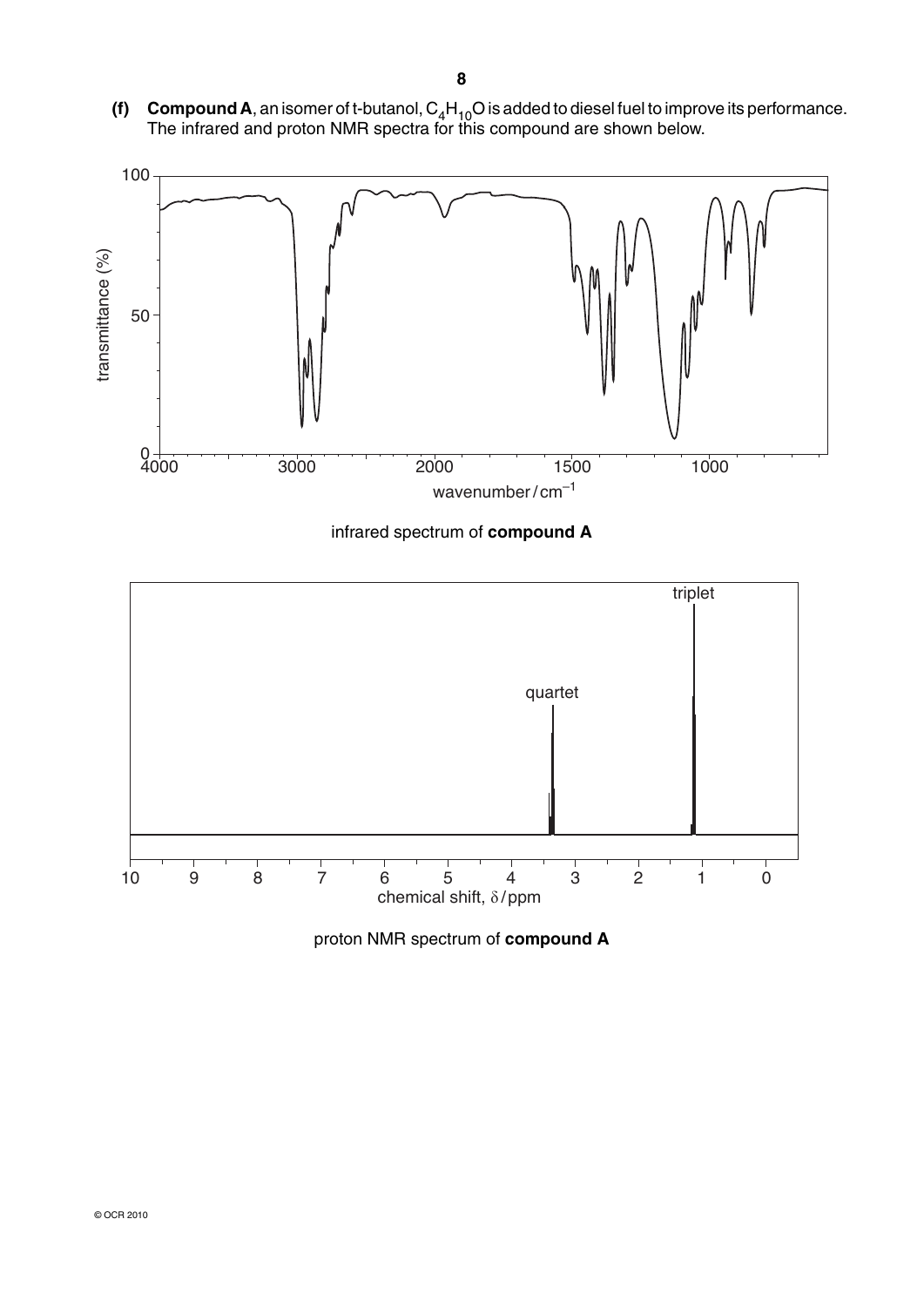- Use the spectra to identify compound A. Draw a structural formula for compound A.  $\bullet$
- Give one piece of evidence for this structure from the infrared spectrum and two pieces  $\bullet$ of evidence from the NMR spectrum (including reference to the splitting patterns).  $\mathscr{P}$

In your answer you should make it clear how the evidence supports the structure you have drawn.

| [Total: 22] |
|-------------|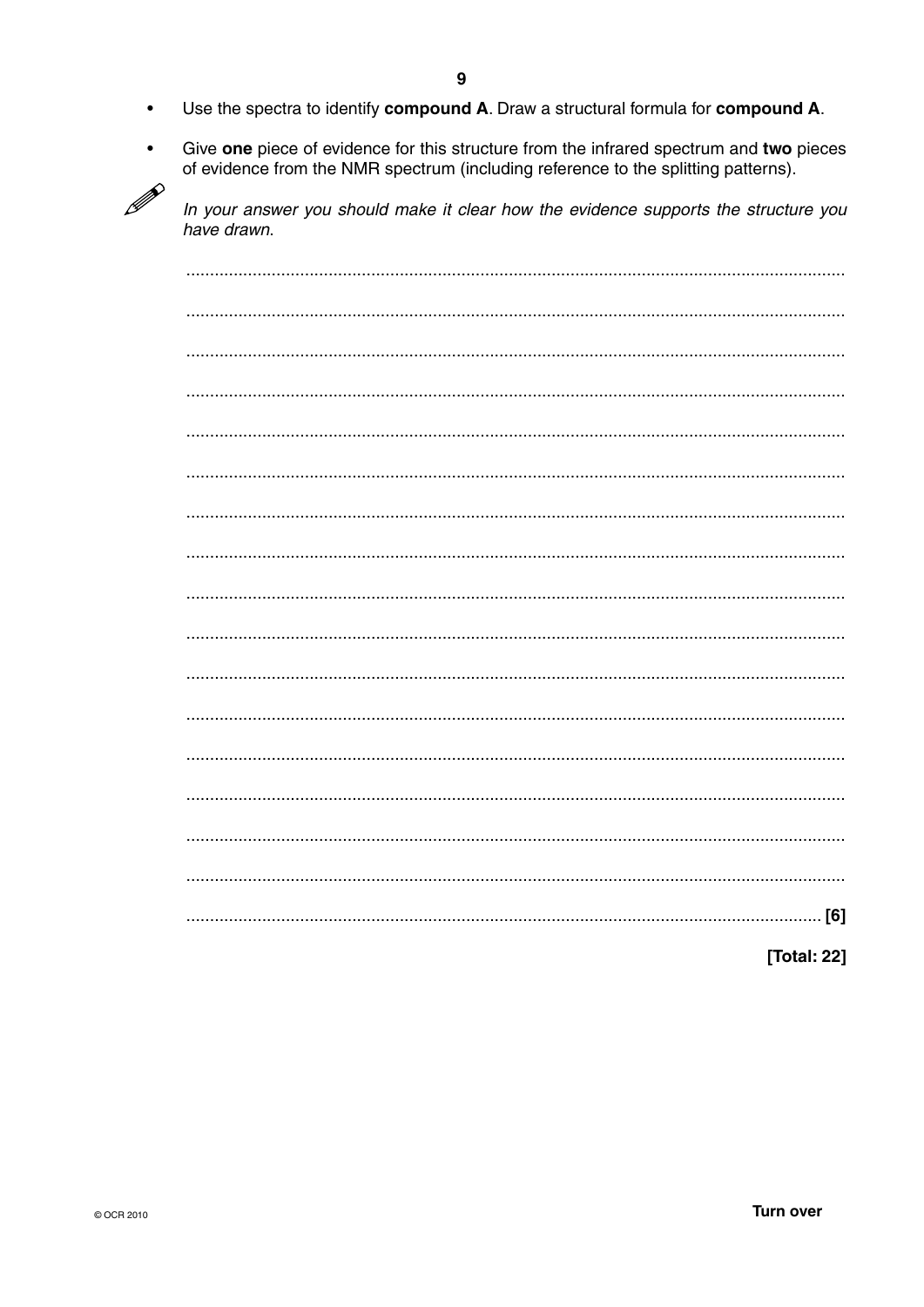$\overline{3}$ A novel way of removing carbon dioxide from the atmosphere has been reported. This method involves converting carbon dioxide to carbon monoxide, using the reaction shown in equation 3.1. The carbon monoxide can be used as a fuel or converted into hydrocarbons.

> $2CO<sub>2</sub>(g) \implies 2CO(g) + O<sub>2</sub>(g)$   $\Delta H = +566 \text{ kJ} \text{ mol}^{-1}$ equation 3.1

- (a) A reaction temperature of 2000K is quoted, and this is obtained by focussing sunlight on to the reaction chamber.
	- Describe and explain, in terms of equilibrium, the effect on the yield of carbon monoxide  $(i)$ of increasing temperature and increasing pressure.

Suggest why it is important that the energy for this reaction comes from the Sun rather  $(ii)$ than from burning fossil fuels.

(b) (i) Write the equation for  $K_c$  for the reaction in equation 3.1.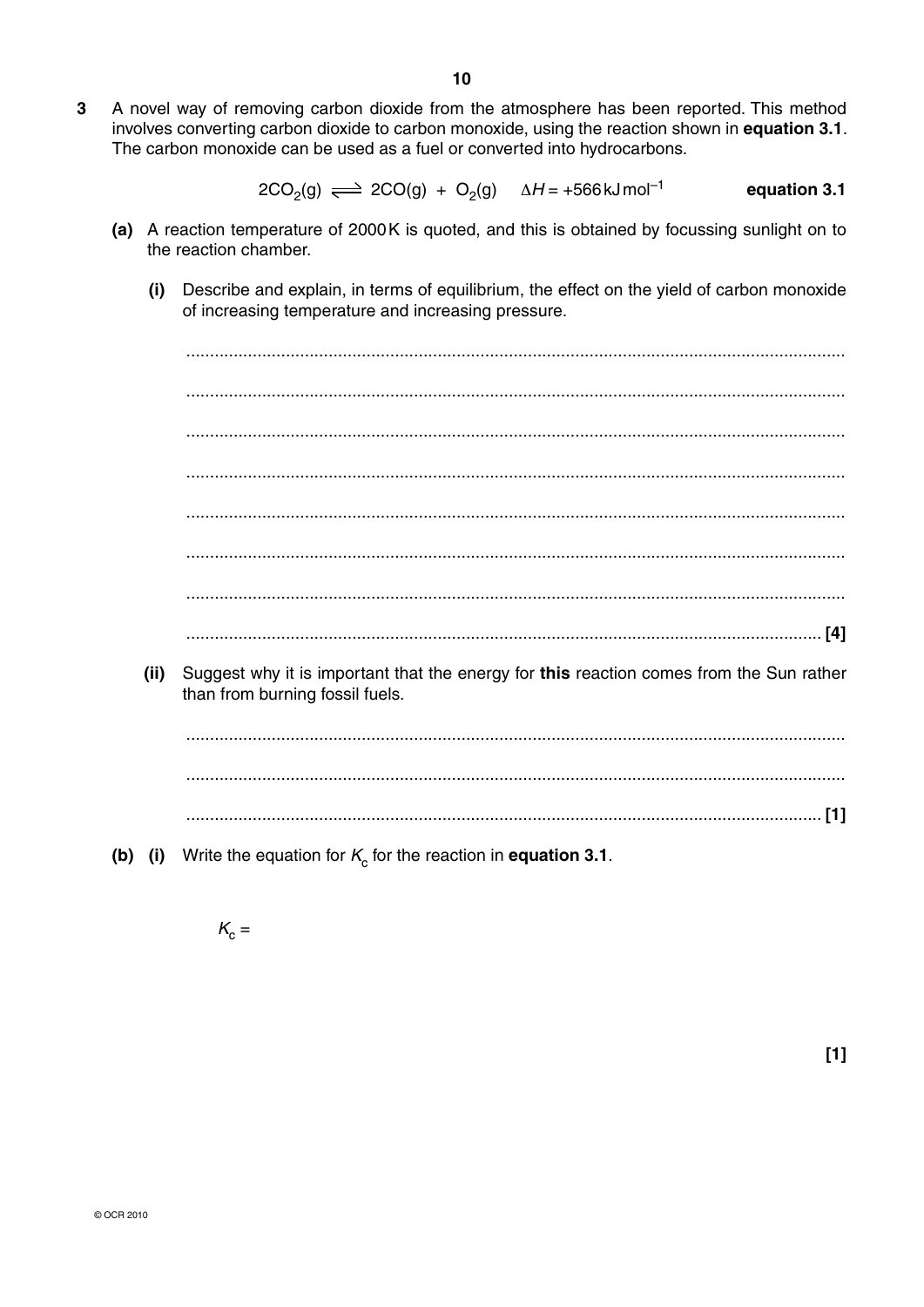(ii) Use the data below to calculate the value for  $K_c$  at 2000 K. Give the units of  $K_c$ .

Give your answer to an **appropriate** number of significant figures.

| substance       | equilibrium concentration at $2000$ K/moldm <sup>-3</sup> |
|-----------------|-----------------------------------------------------------|
| CO <sub>2</sub> | $1 \times 10^{-2}$                                        |
| ററ              | $2 \times 10^{-8}$                                        |
|                 | $1 \times 10^{-8}$                                        |

*K*c = .............................. units ..............................**[3]**

 **(c) (i)** Calculate the entropy change of the system in **equation 3.1** from the data below.

| substance       | $S^{\theta}$ Jmol <sup>-1</sup> K <sup>-1</sup> |
|-----------------|-------------------------------------------------|
| CO <sub>2</sub> | $+214$                                          |
| ററ              | $+198$                                          |
|                 | $+204$                                          |

 $2CO_2(g) \implies 2CO(g) + O_2(g)$   $\Delta H = +566 \text{ kJ} \text{mol}^{-1}$  equation 3.1

Δ*S* <sup>o</sup> sys = ....................................... J mol–1 K–1 **[2]**

(ii) Calculate the temperature at which  $\Delta S_{\text{tot}}$  is zero.

$$
\Delta S_{\text{tot}} = \Delta S_{\text{sys}} + \Delta S_{\text{surr}} \qquad \Delta S_{\text{surr}} = -\Delta H/T
$$

temperature = .......................................................... **[2]**

**Turn over**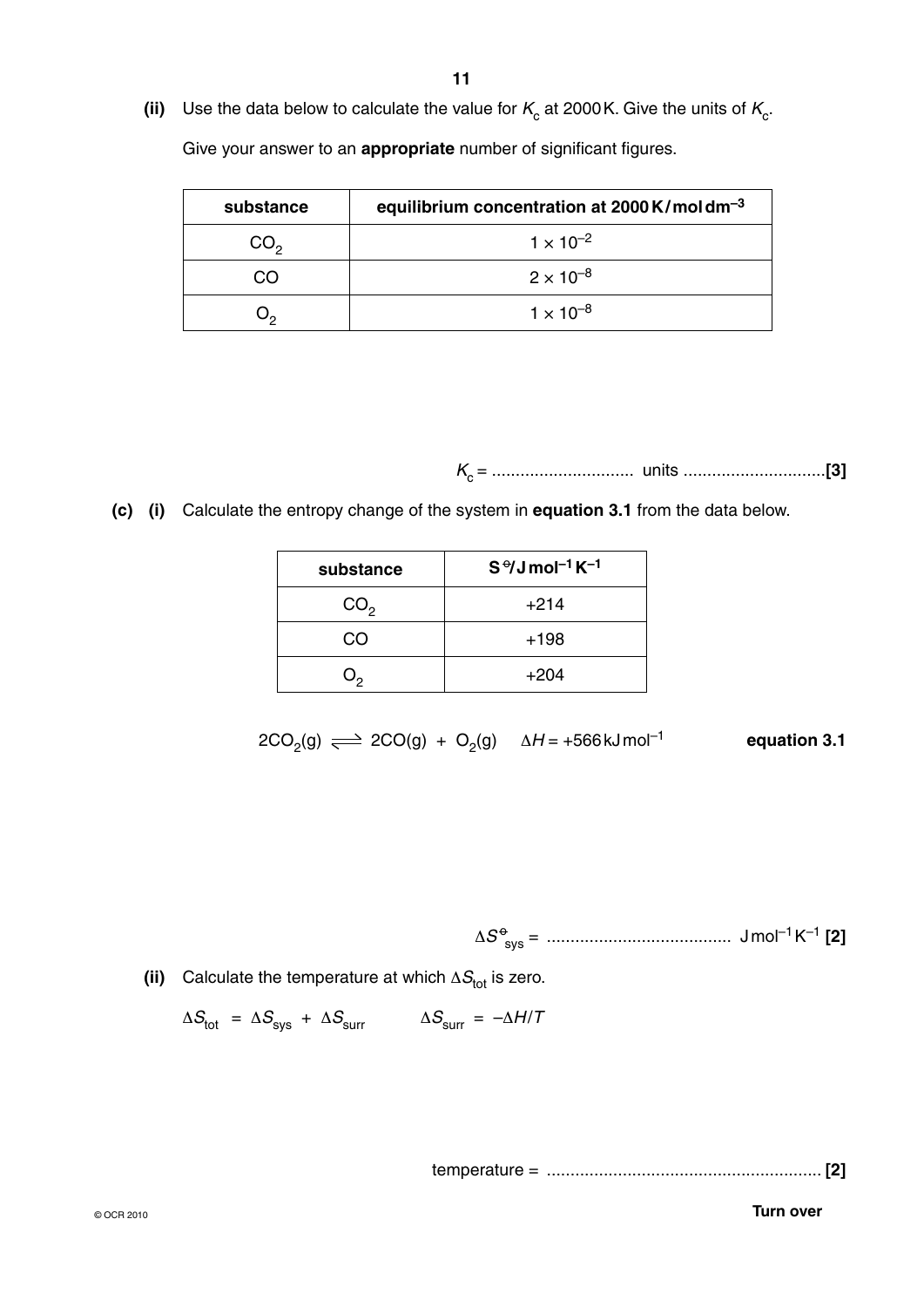- **12**
- **(d)** A method of capturing carbon dioxide from power station chimneys is to react it with substances such as calcium hydroxide.
	- **(i)** Write a chemical equation for the reaction of carbon dioxide with calcium hydroxide.

| [1]         |       |               |                                                                            |           |       |
|-------------|-------|---------------|----------------------------------------------------------------------------|-----------|-------|
|             |       |               | Classify this reaction by underlining one term from those below.           |           | (ii)  |
| [1]         | redox | precipitation | ligand exchange                                                            | acid-base |       |
|             |       |               | Suggest one disadvantage of using this method of capturing carbon dioxide. |           | (iii) |
| [1]         |       |               |                                                                            |           |       |
| [Total: 16] |       |               |                                                                            |           |       |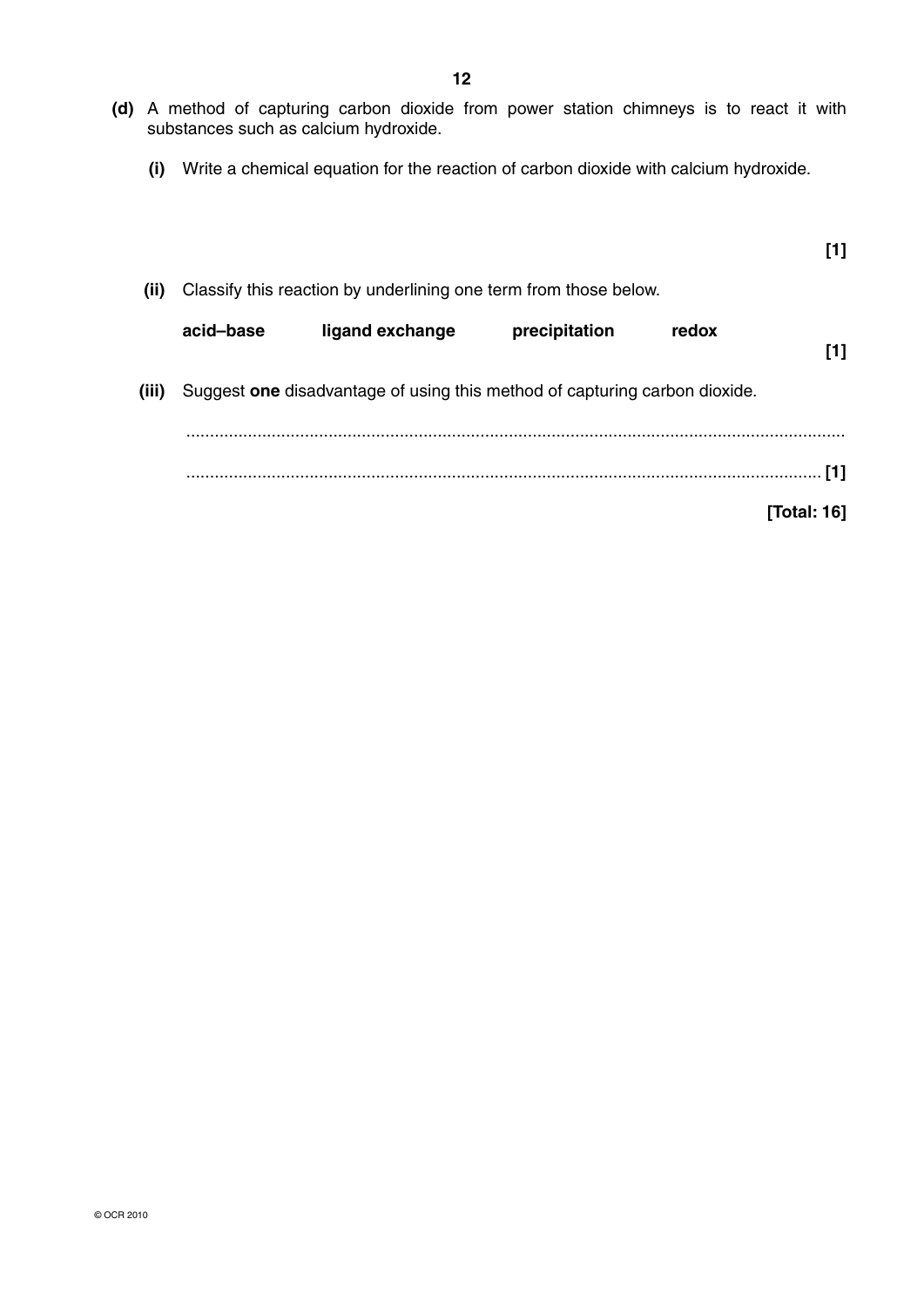- **4** In the nineteenth century, chemists had problems determining the structure of benzene.
	- **(a) (i)** The empirical formula was discovered by burning a known mass of benzene in air. The masses of carbon dioxide and water formed were measured. Calculations showed the empirical formula of benzene to be CH.

Calculate the mass of carbon dioxide that would be formed by burning 1.00 g of benzene.

mass of carbon dioxide = ...................................................... g **[2]**

(ii) Determinations of the  $M_r$  of benzene showed its molecular formula to be  $\mathsf{C}_6\mathsf{H}_6$ .

How can the  $M_r$  of benzene be found today from its mass spectrum?

 ........................................................................................................................................... ...................................................................................................................................... **[1]**

- **(b)** An early structure suggested for benzene was  $CH_2=CH-C\equiv C-CH=CH_2$ .
	- **(i)** Draw a **full** structural formula for this structure.

Show on the diagram the values of **two different** bond angles.

**[3]**

 **(ii)** Benzene was found **not** to react with HBr at room temperature and pressure.

Explain why this cast doubt on the structure given in **(i)**.

 ........................................................................................................................................... ........................................................................................................................................... ...................................................................................................................................... **[1]**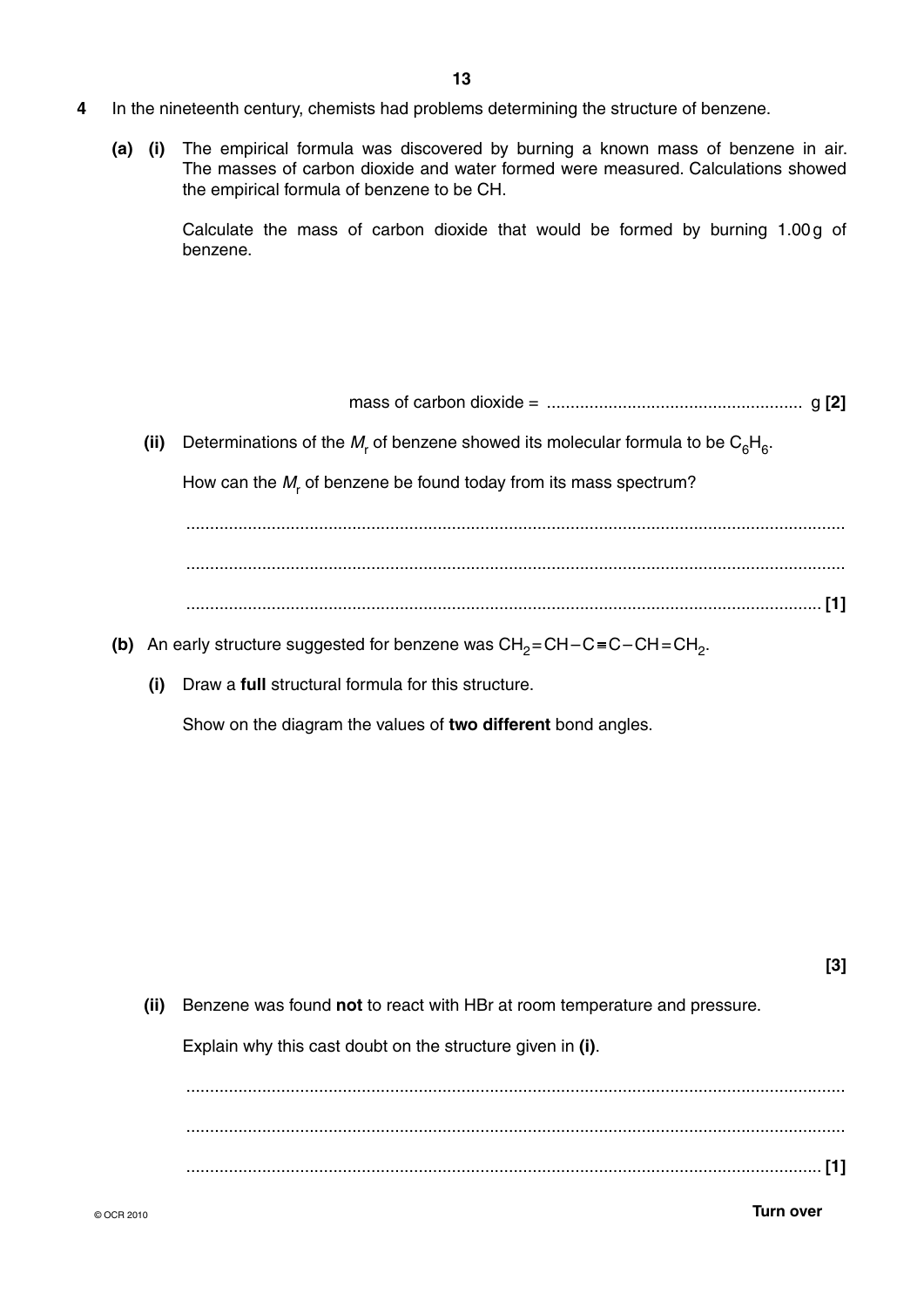(c) In 1865, a chemist called Kekulé was trying to work out the structure of benzene. One story is that he dozed off and dreamt of a snake biting its own tail. This prompted him to propose a ring of six carbon atoms connected by alternating double and single bonds.

Electron diffraction data shows that a benzene molecule has a hexagonal shape, with a bond angle of 120° and all bond lengths equal.

Explain how Kekulé's structure accounts for some but not all of the evidence from the electron diffraction data.

(d) Nowadays the structure of benzene is often represented as shown below.



Explain the meaning of the circle in the centre of the structure, giving the origin and  $(i)$ arrangement of the electrons involved.

In your answer you should use appropriate technical terms, spelled correctly.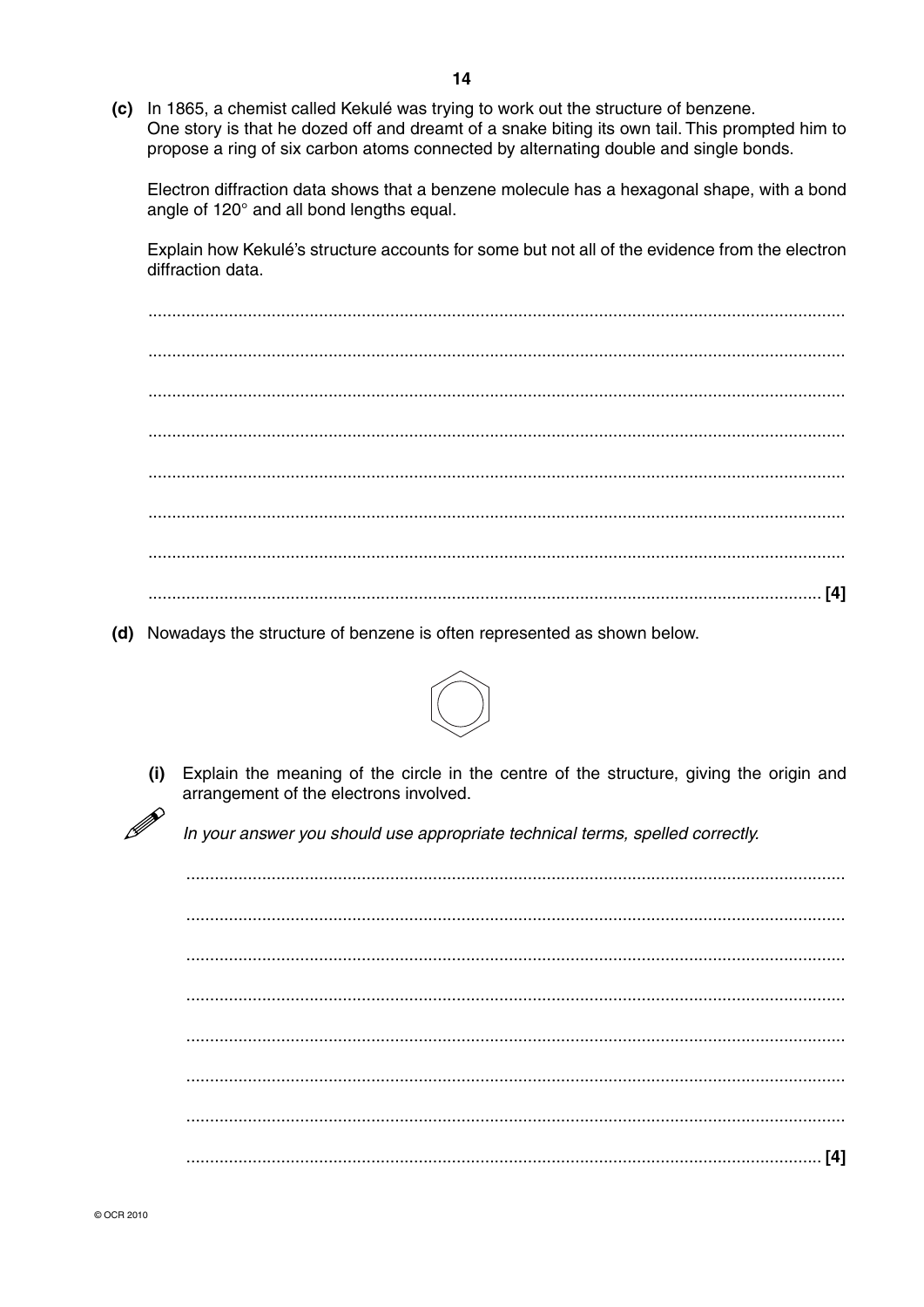Benzene is colourless and absorbs in the ultraviolet region of the spectrum. However,  $(ii)$ some compounds containing several benzene rings are coloured and are used as dyes.

Explain this in terms of your answer to (i) and the electron energy levels of the molecules.

In your answer you should make it clear how the points you make are linked together.

(e) Predict the number of peaks in the proton NMR spectrum of benzene. Give the chemical shift range in which the peak(s) will be found.

number of peaks ............ 

D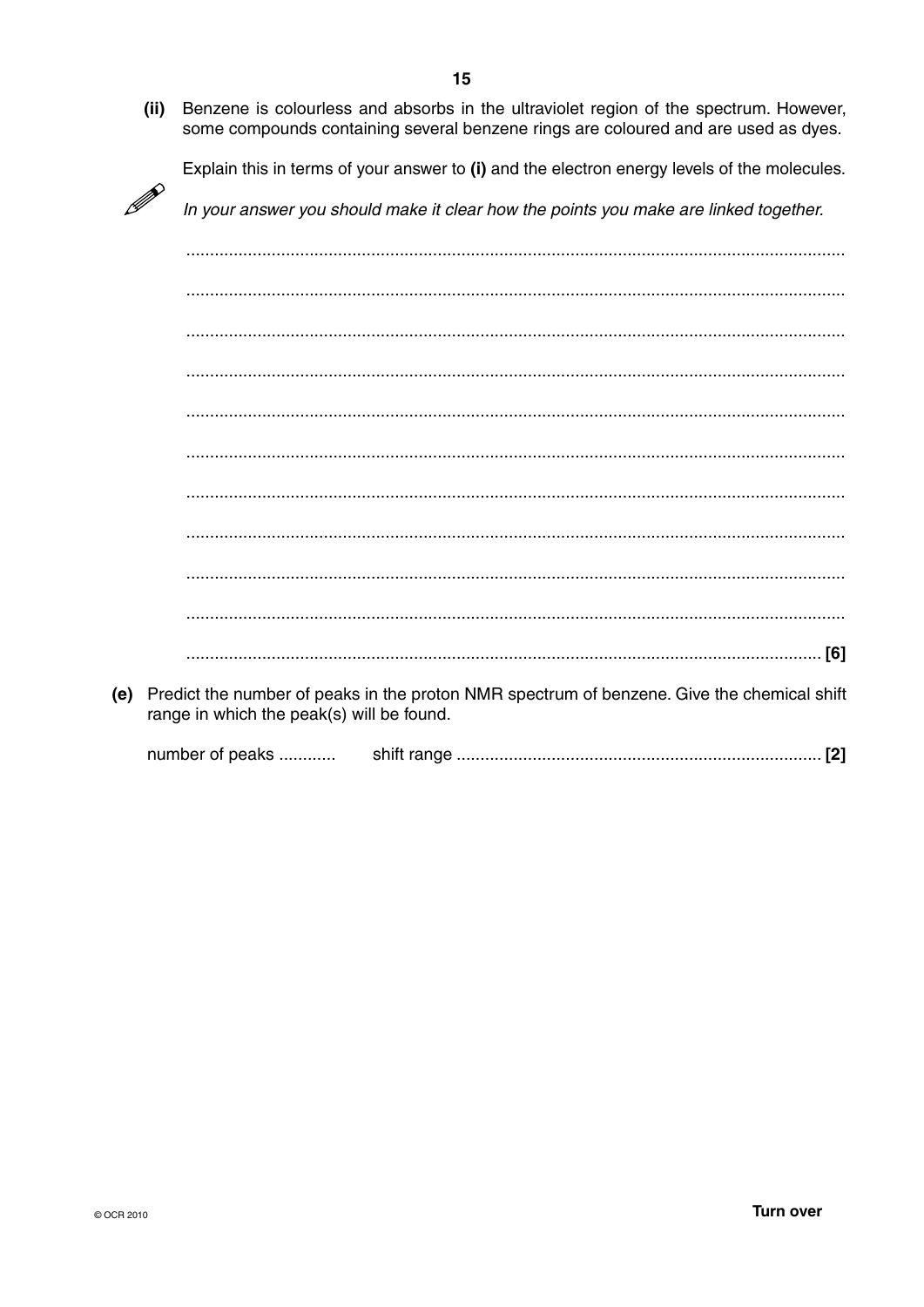| (f) |       | Benzene reacts with bromine to give $C_6H_5Br$ .                                                                              |
|-----|-------|-------------------------------------------------------------------------------------------------------------------------------|
|     | (i)   | Give the systematic name for $C_6H_5Br$ .                                                                                     |
|     |       | [1]                                                                                                                           |
|     | (ii)  | Write an equation for the reaction of benzene with bromine.                                                                   |
|     |       |                                                                                                                               |
|     |       | $[1]$                                                                                                                         |
|     | (iii) | This reaction is described as electrophilic substitution.                                                                     |
|     |       | Explain what you understand by the term electrophile and describe how bromine behaves<br>as an electrophile in this reaction. |
|     |       |                                                                                                                               |
|     |       |                                                                                                                               |
|     |       |                                                                                                                               |
|     |       |                                                                                                                               |
|     |       |                                                                                                                               |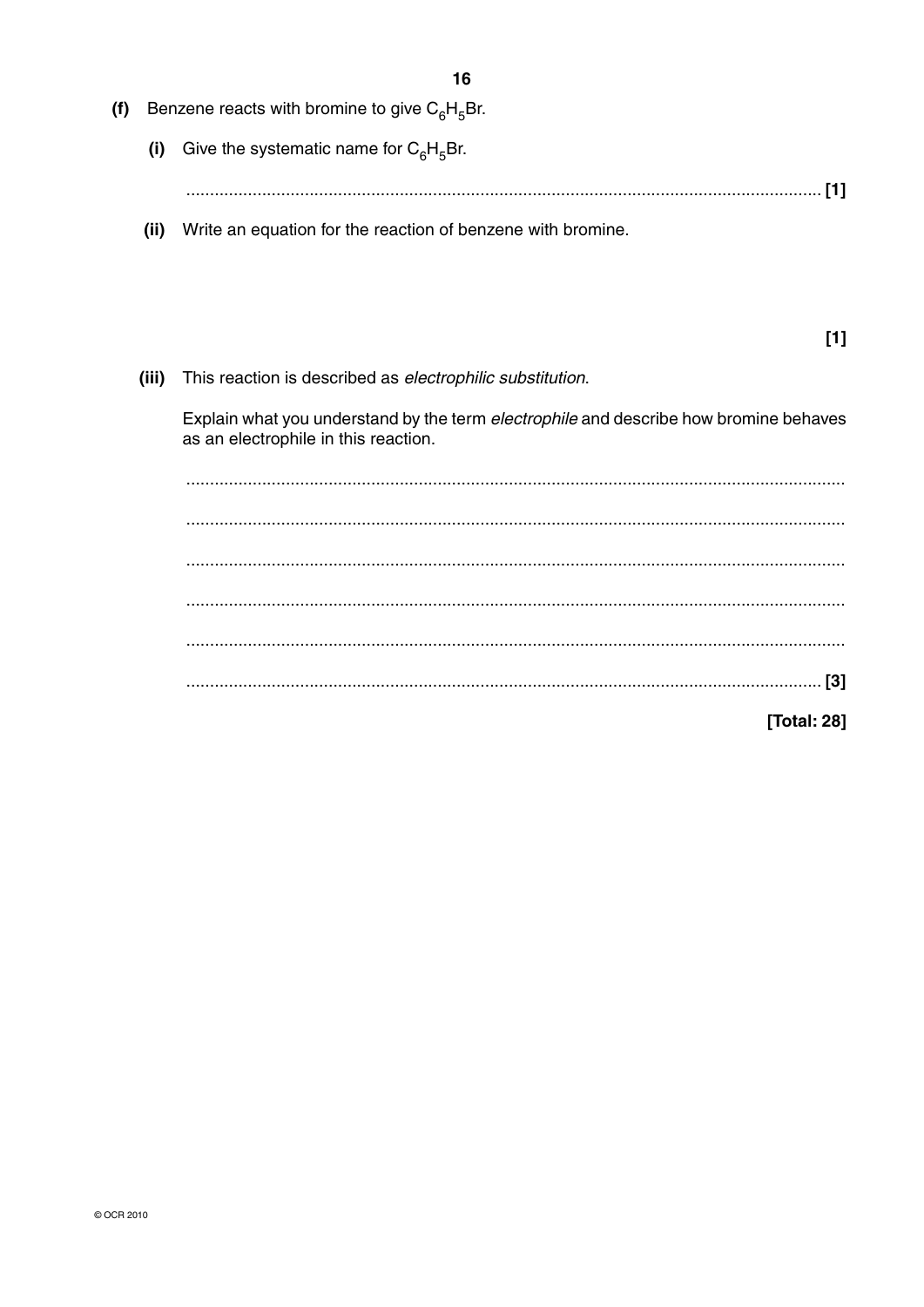**17 BLANK PAGE**

### **PLEASE DO NOT WRITE ON THIS PAGE**

**PLEASE TURN OVER FOR QUESTION 5**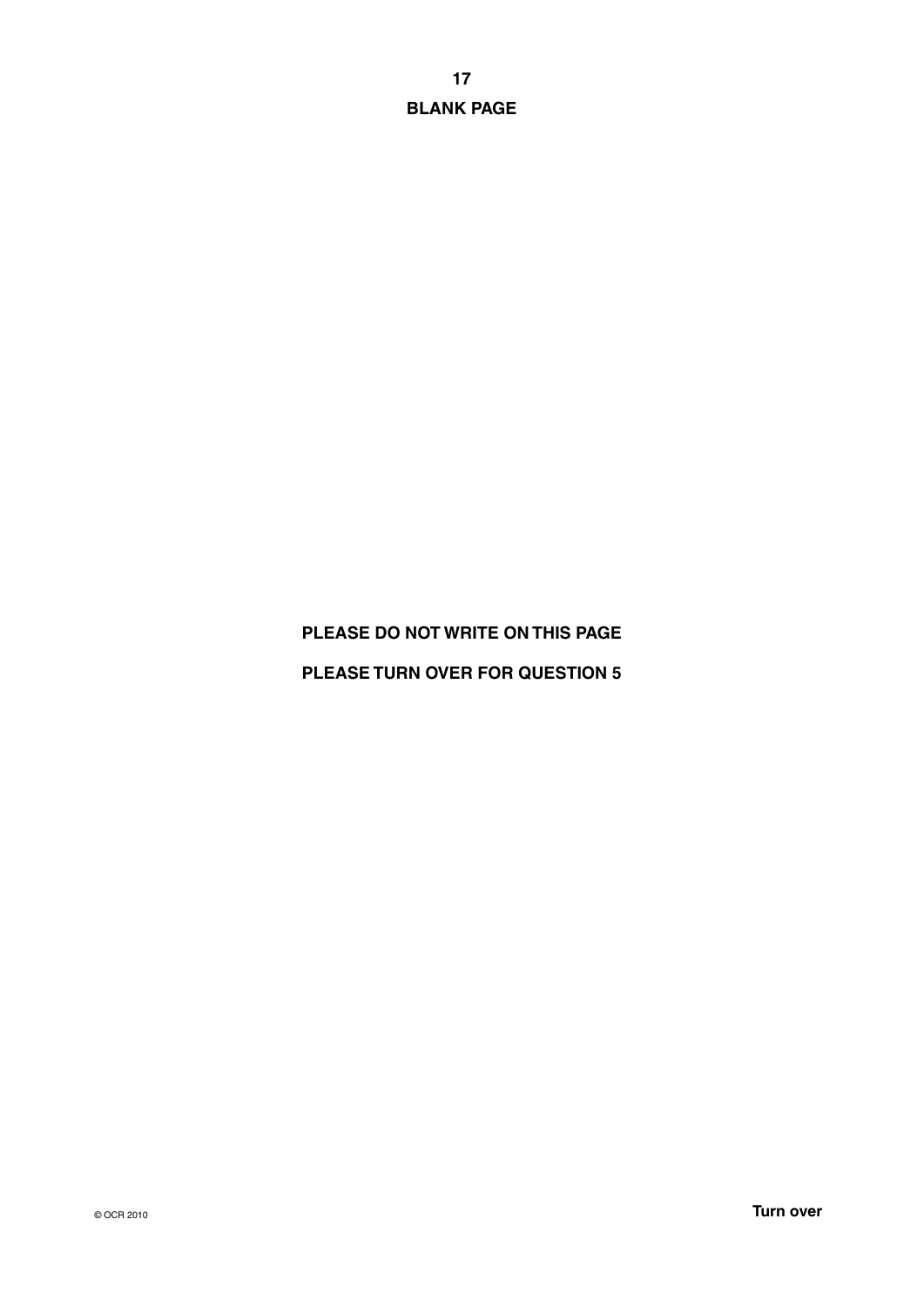**5** Folic acid is a vitamin of the B complex. It plays an important part in helping cells multiply. In one series of reactions it is converted to dihydrofolic acid.



### **dihydrofolic acid**

- **(a) (i)** Draw a ring round a carboxylic acid group in dihydrofolic acid. **[1]**
	- **(ii)** Name **two** other functional groups (not the arene ring) in dihydrofolic acid.



...........................................................................................................................................

- **(iii)** Indicate with an arrow the chiral carbon on the dihydrofolic acid structure above. **[1]**
- **(b)** The dihydrofolic acid is hydrogenated to tetrahydrofolic acid. The structure of tetrahydrofolic acid is shown below.



### **tetrahydrofolic acid**

Indicate with two arrows the positions of the **two** extra hydrogen atoms in this structure, compared with dihydrofolic acid. **[2]**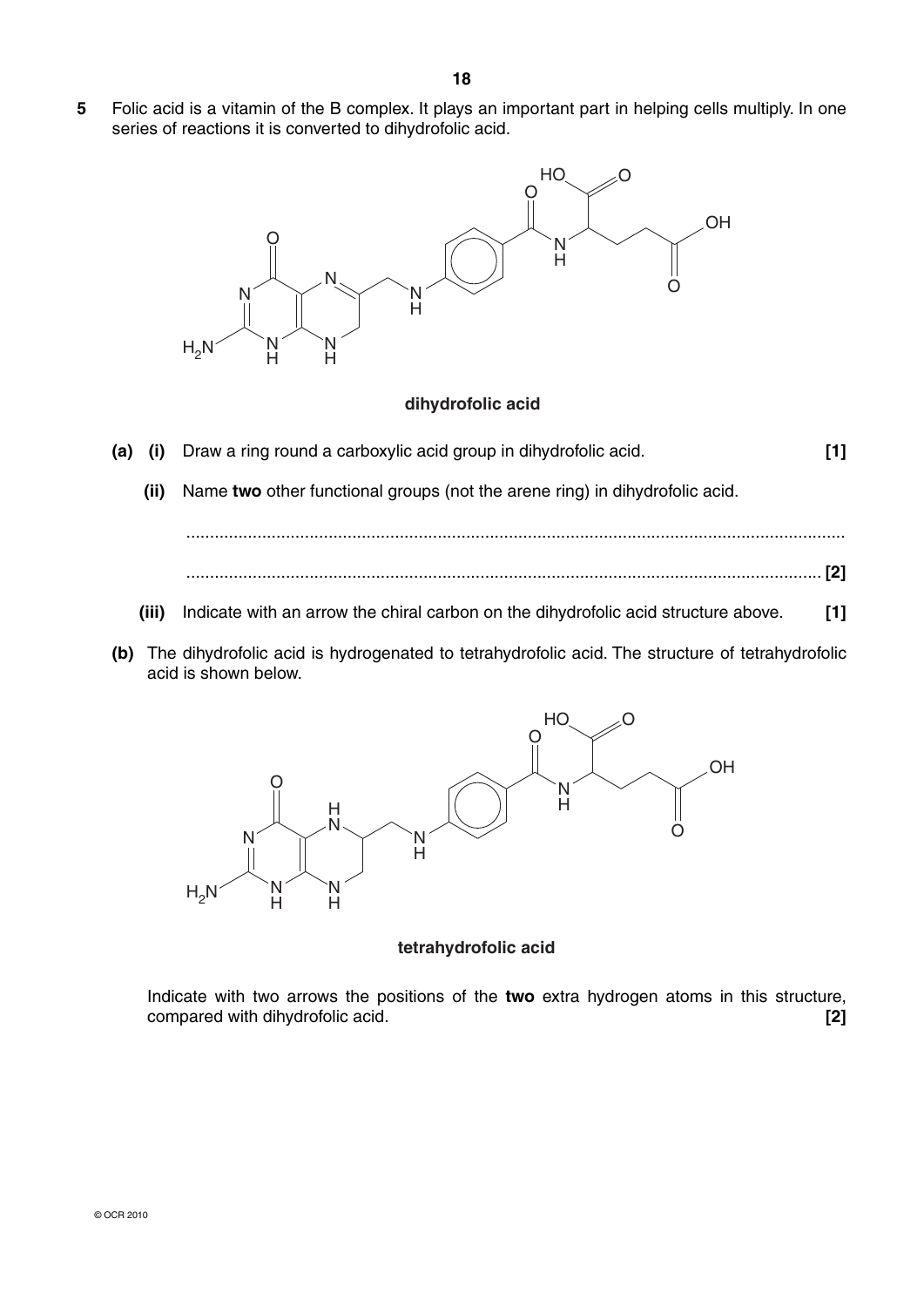(c) The drug trimetrexate is used in cancer treatment as it inhibits the enzyme that catalyses the conversion of dihydrofolic acid to tetrahydrofolic acid.



### trimetrexate

Suggest how trimetrexate inhibits the enzyme but cannot itself be easily hydrogenated.

(d) In the synthesis of trimetrexate, it is necessary to place a methyl group on an aromatic ring. Give the reagents and the conditions required to make methylbenzene from benzene.

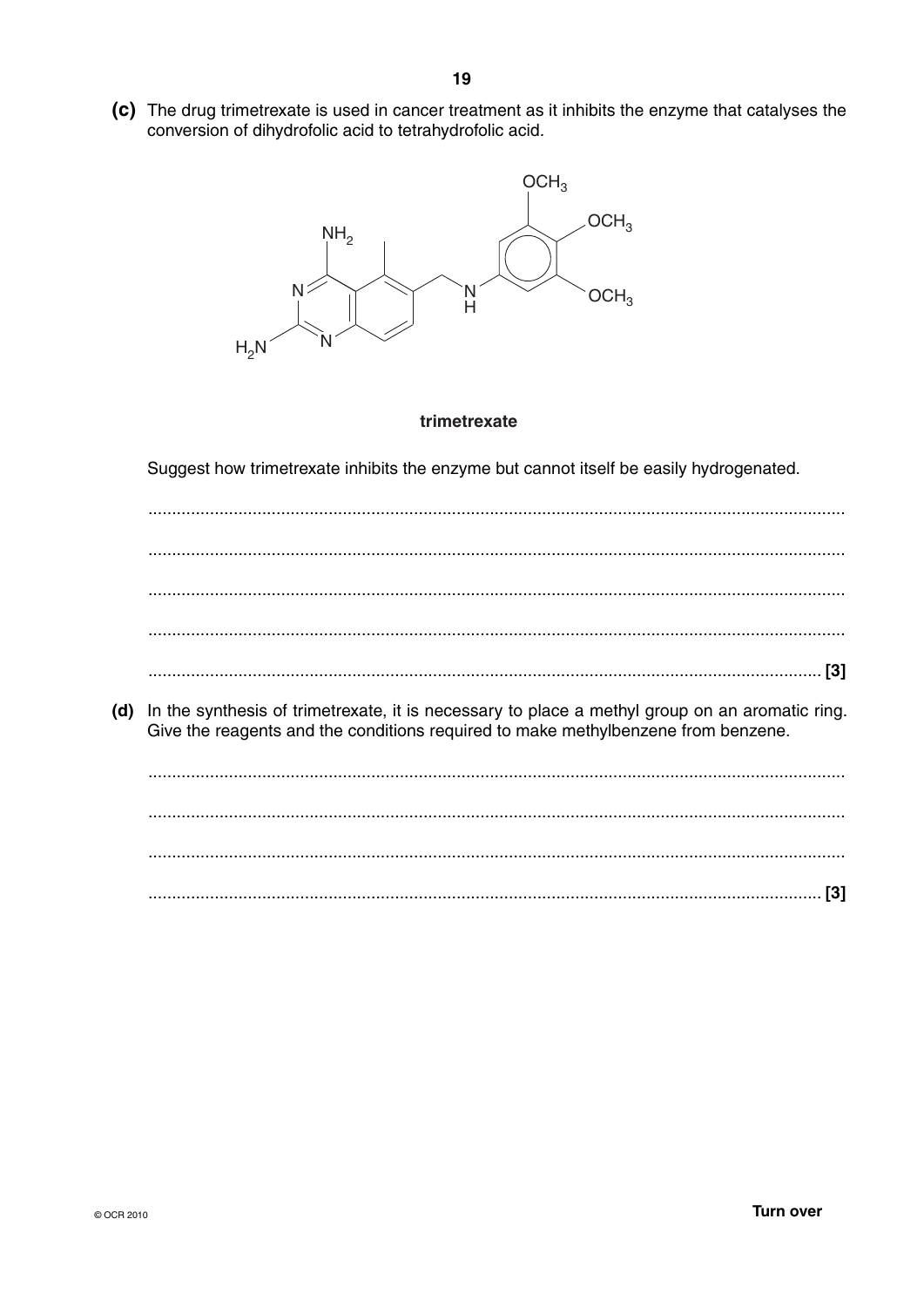- **(e)** Folic acid behaves as a weak acid and can be represented as HA.
	- **(i)** Write the equation for the ionisation of a weak acid HA in water.

**[1]**

**[1]**

- **(ii)** Write the terms *conjugate acid* and *conjugate base* under the appropriate formulae for an acid–base pair in your equation. **[1]**
- **(iii)** Write the expression for the acidity constant,  $K_a$ , for this reaction.
	- $K_a =$
- (iv)  $K_a = 5.0 \times 10^{-3}$  moldm<sup>-3</sup> for this ionisation of folic acid.

 $Calculate pK<sub>a</sub>.$ 

p*K*a = .......................................................... **[1]**

 **(v)** Calculate the pH of a 0.10 mol dm–3 solution of this acid.

pH = .......................................................... **[2]**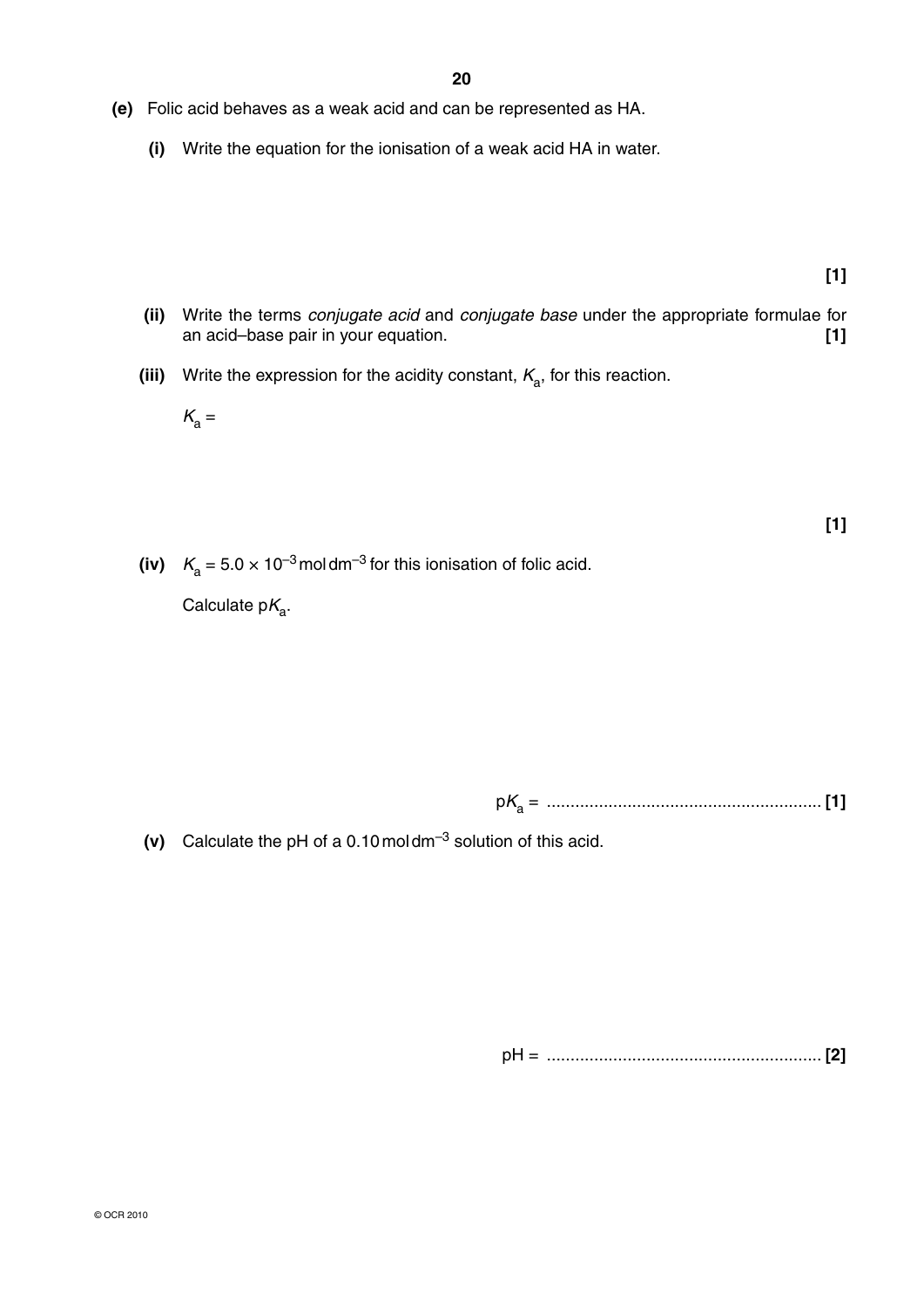In this calculation you made two approximations. Give the approximation which leads to (vi) the greatest inaccuracy in your answer.

Explain why this approximation causes an inaccuracy.

 $(f)$ The folic acid we eat passes into the bloodstream unreacted. The pH of blood is 7.4. Calculate the value of  $\frac{[A^-]}{[HA]}$  for folic acid in the bloodstream.

(g) One of the major buffering reactions in the blood is shown below.

 $CO<sub>2</sub>(aq) + H<sub>2</sub>O(l) \implies HCO<sub>3</sub><sup>-</sup>(aq) + H<sup>+</sup>(aq)$ 

Give the systematic name for  $HCO_3^-$ .  $(i)$ 

(ii) Use the equilibrium to explain how the pH of the blood is buffered when a small amount of acid is added.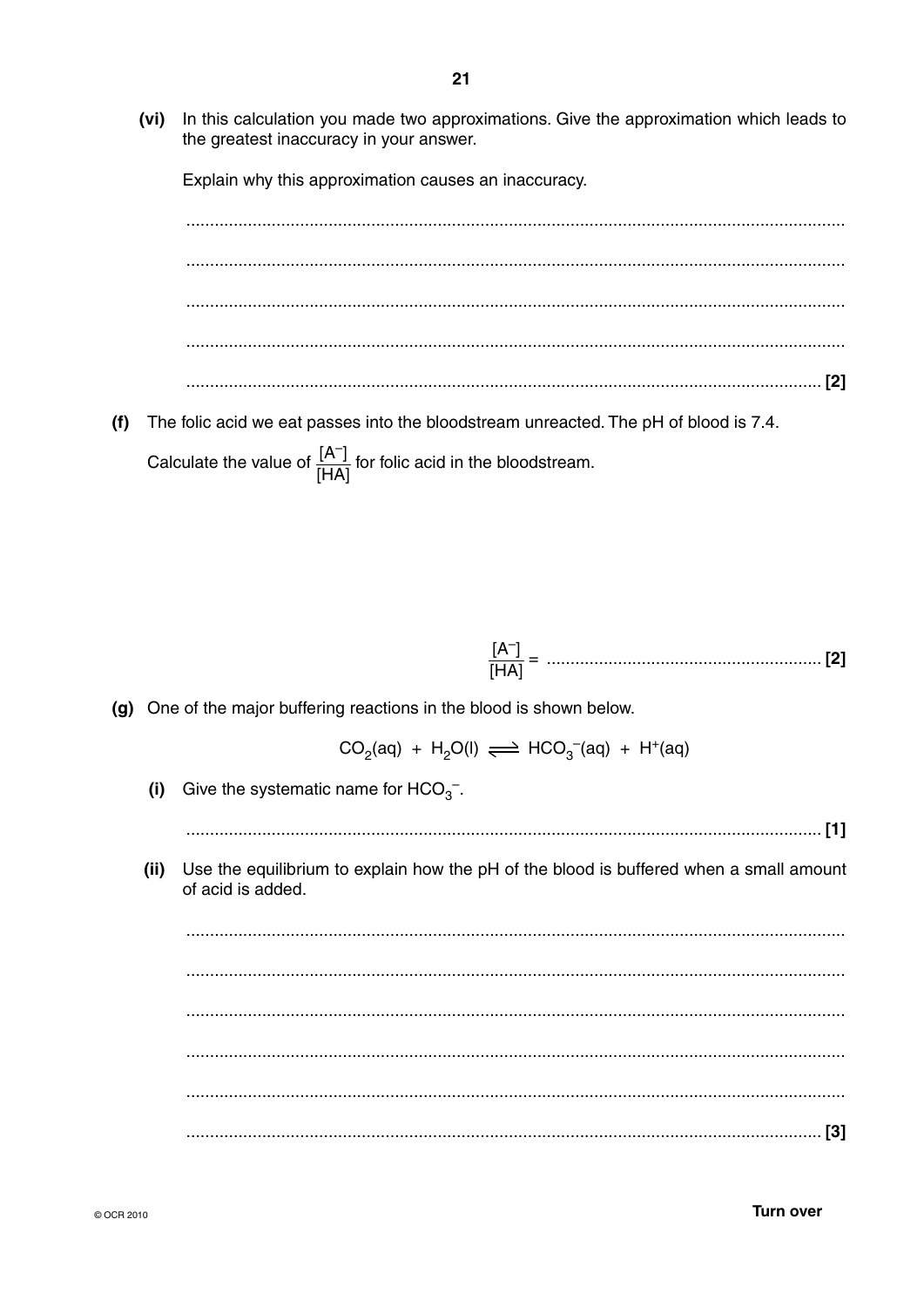- $(h)$  NaHCO<sub>3</sub> is soluble in water. This is because the ions are hydrated in solution.
	- **(i)** Draw a labelled diagram of a hydrated sodium ion, showing charges and partial charges.

**[2]**

 **(ii)** Name the interaction between the sodium ions and the water molecules.

...................................................................................................................................... **[1]**

(iii) Complete the enthalpy cycle for the dissolving of NaHCO<sub>3</sub> by writing suitable labels in the boxes provided.



### **END OF QUESTION PAPER**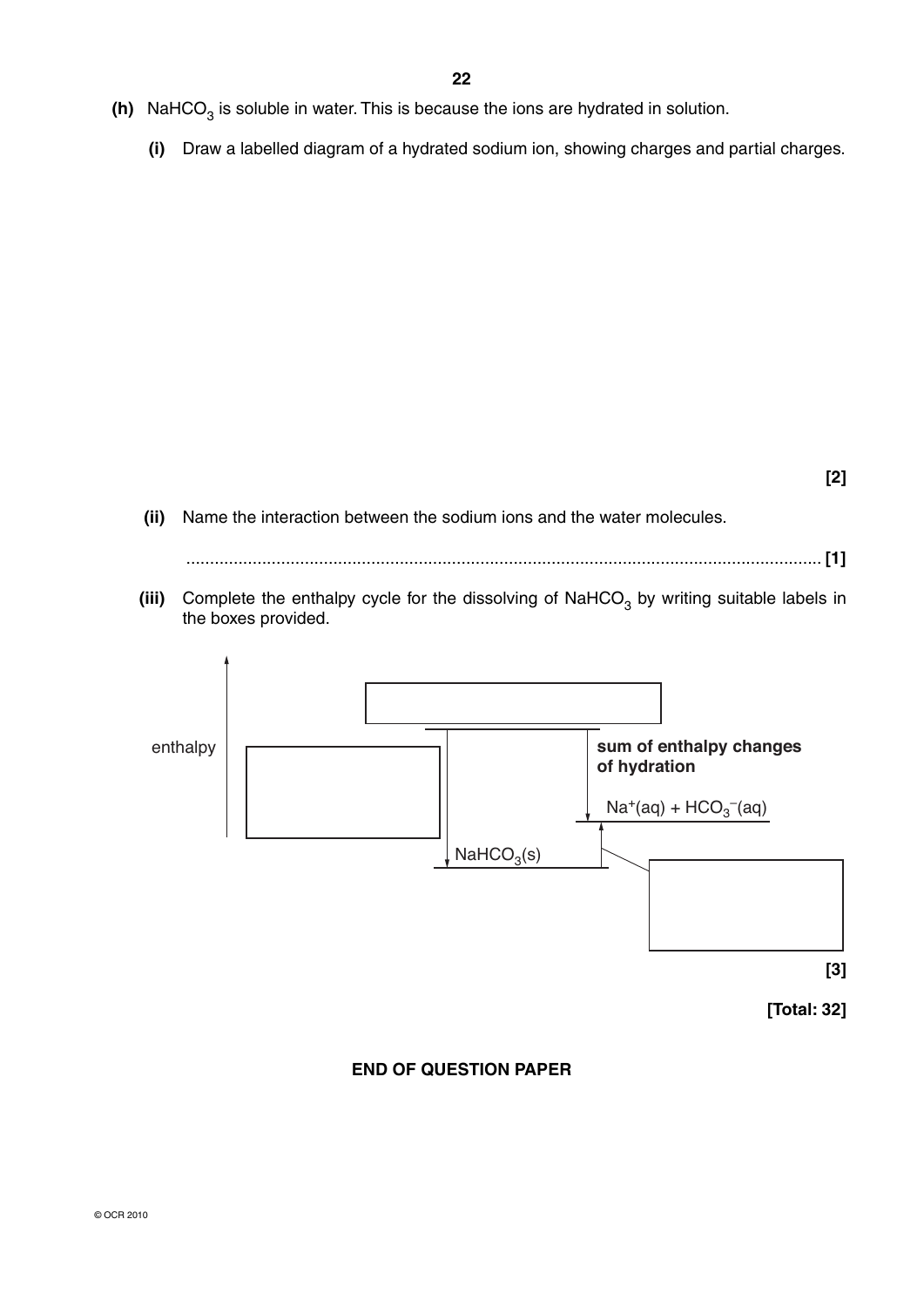### **ADDITIONAL PAGE**

If additional space is required, you should use the lined pages below. The question number(s) must be clearly shown.